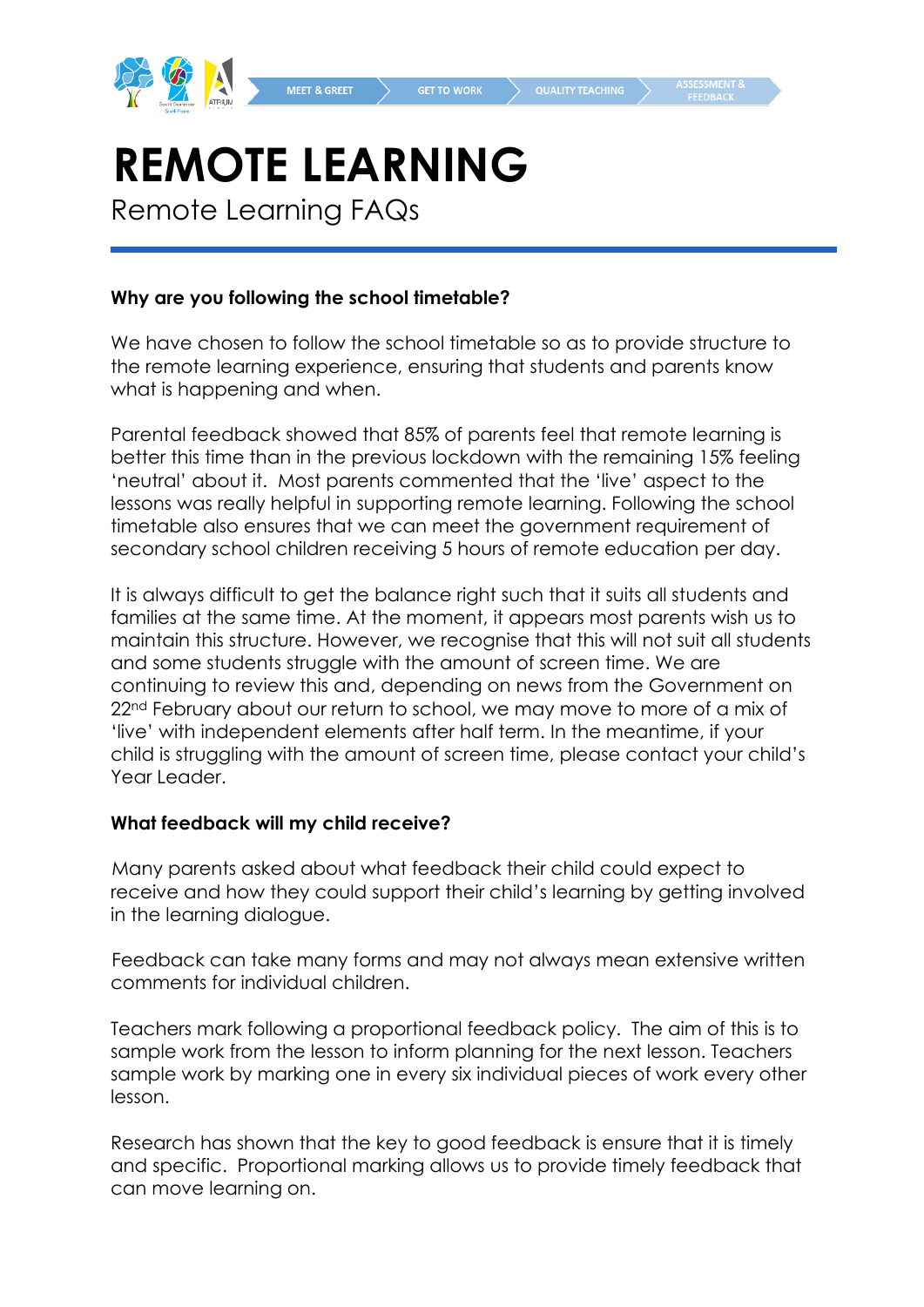

Other types of feedback that we provide can include:

MEET & GREET

- Verbal feedback during questioning and live sections of the lesson.
- Typed feedback in Teams once work is submitted.
- Audio and written feedback via Onenote/teams.
- Self-marking quizzes
- Whole class feedback after a sample of work is reviewed by staff.

Please ask your child what feedback he/she has received (perhaps by asking specifically if he/she has received or been engaged with any of the above), so you can be involved in your child's learning. Please also continue to let us know what works well, or what we might do better, so we can improve our provision.

#### **How can my child ask for support?**

Teachers are online during the entirety of the lessons and are available to support in any way. Students can use the chat function in MS Teams to message staff directly, they can use the chat function in the meeting and they can unmute to talk to the teacher. If needed, staff can use the 'breakout' facility to have one-2-one conversations with students if they feel this would be beneficial and appropriate.

### **How can I support my child at home?**

There are many ways in which you can do this. The below are suggestions only.

1. Use the school time table to support his/her routine. Students can find their timetable on Teams by clicking on Calendar.

Treat each day like a school day and cross off when your child has carried out each lesson and has completed the work.

|           | $\overline{2}$ | 3 | 4 | 5 |
|-----------|----------------|---|---|---|
| Monday    |                |   |   |   |
| Completed |                |   |   |   |
| Tuesday   |                |   |   |   |
| Completed |                |   |   |   |
| Wednesday |                |   |   |   |
| Completed |                |   |   |   |
| Thursday  |                |   |   |   |
| Completed |                |   |   |   |
| Friday    |                |   |   |   |
| Completed |                |   |   |   |

This short video might provide helpful advice about supporting daily routines: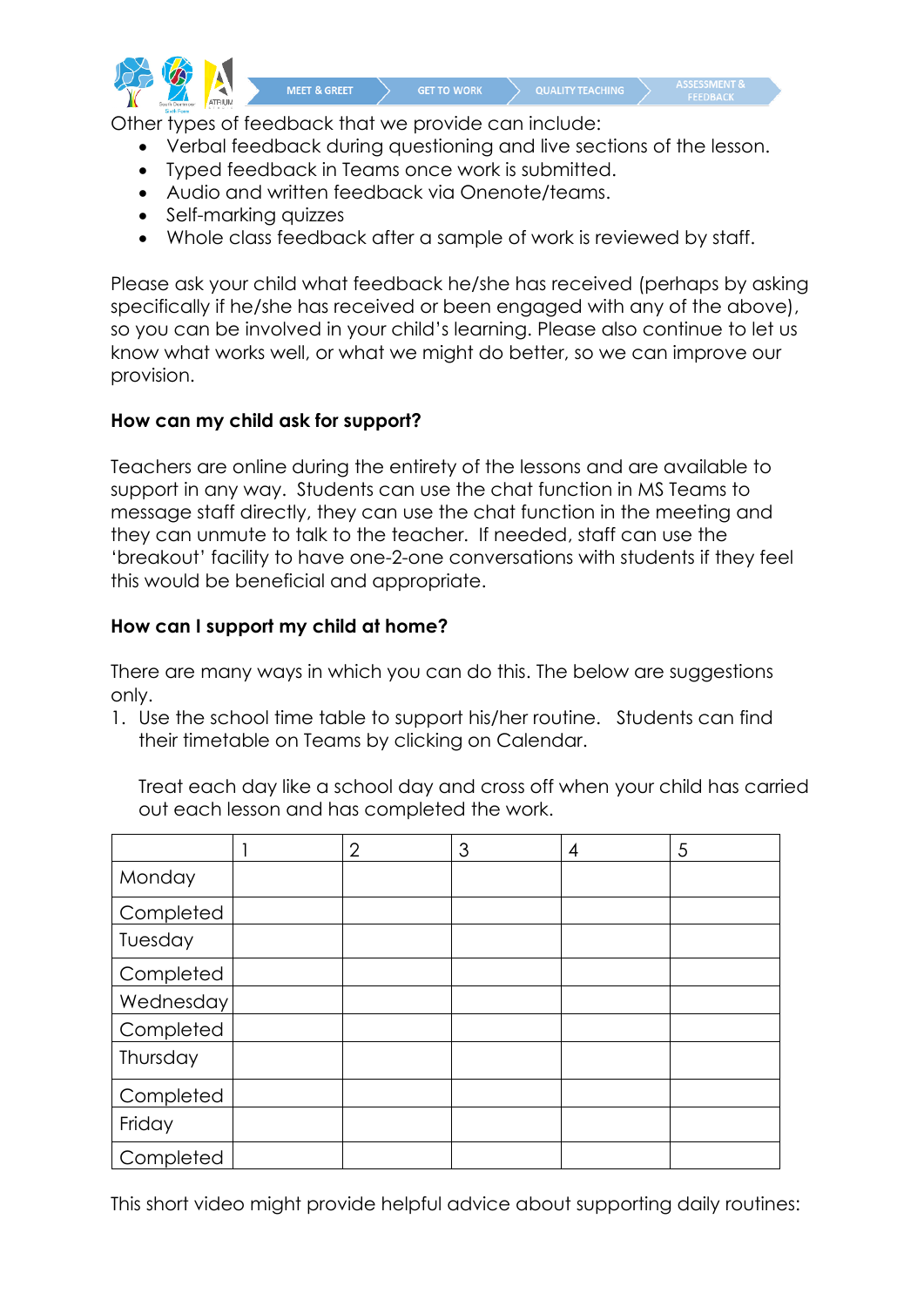**GET TO WORK** 

[https://www.youtube.com/watch?v=MO9SGRgi3c&feature=emb\\_logo](https://www.youtube.com/watch?v=MO9SGRgi3c&feature=emb_logo) 

2. Consider having a 'five-minute plan' chat with your child/children before they get started with home learning. This can help establish whether your child has everything they need and help them reflect.

MEET & GREET

The Talk with TRUST framework can support conversations about all learning opportunities.

3. Build-in opportunities to promote the self-regulation (controlling one's behaviour, emotions, and thoughts in the pursuit of long-term goals) in children that is necessary to achieve academic goals. These include:

# **Talk with TRUST**

Learning opportunities are everywhere. You can make anything a learning experience for your child, just follow the TRUST ideas.



| Setting goals                                         | What do I want to achieve over the course of this hour<br>or this day's learning?                                                                                                                                                                                                                                            |  |  |  |
|-------------------------------------------------------|------------------------------------------------------------------------------------------------------------------------------------------------------------------------------------------------------------------------------------------------------------------------------------------------------------------------------|--|--|--|
| Planning                                              | What order am I going to tackle my work in? What<br>resources do I need?                                                                                                                                                                                                                                                     |  |  |  |
| Perseverance                                          | Learning isn't always easy; schedules can be flexible –<br>if something isn't working, don't argue about it as<br>frustrating as it might be, build in a break and come<br>back to it later or tomorrow.                                                                                                                     |  |  |  |
| The management of<br>time and materials               | As adults, we have lots of experience at managing our<br>time – the student should lead and follow guidelines<br>and try to stick to them. Has the student got all of the<br>materials they need (so they don't have to waste time<br>later trying to find something)? Also see 'five minute<br>plan' chat in point 4 below. |  |  |  |
| The management<br>Οf<br>attentiveness and<br>emotions | See the repeated advice below for creating a<br>productive learning environment in the home. Work is<br>set by teachers with the best of intentions. Seek<br>advice if it helps but develop the independence in the<br>learner to try to solve a problem themselves first. For<br>emotions, see 'Perseverance' above.        |  |  |  |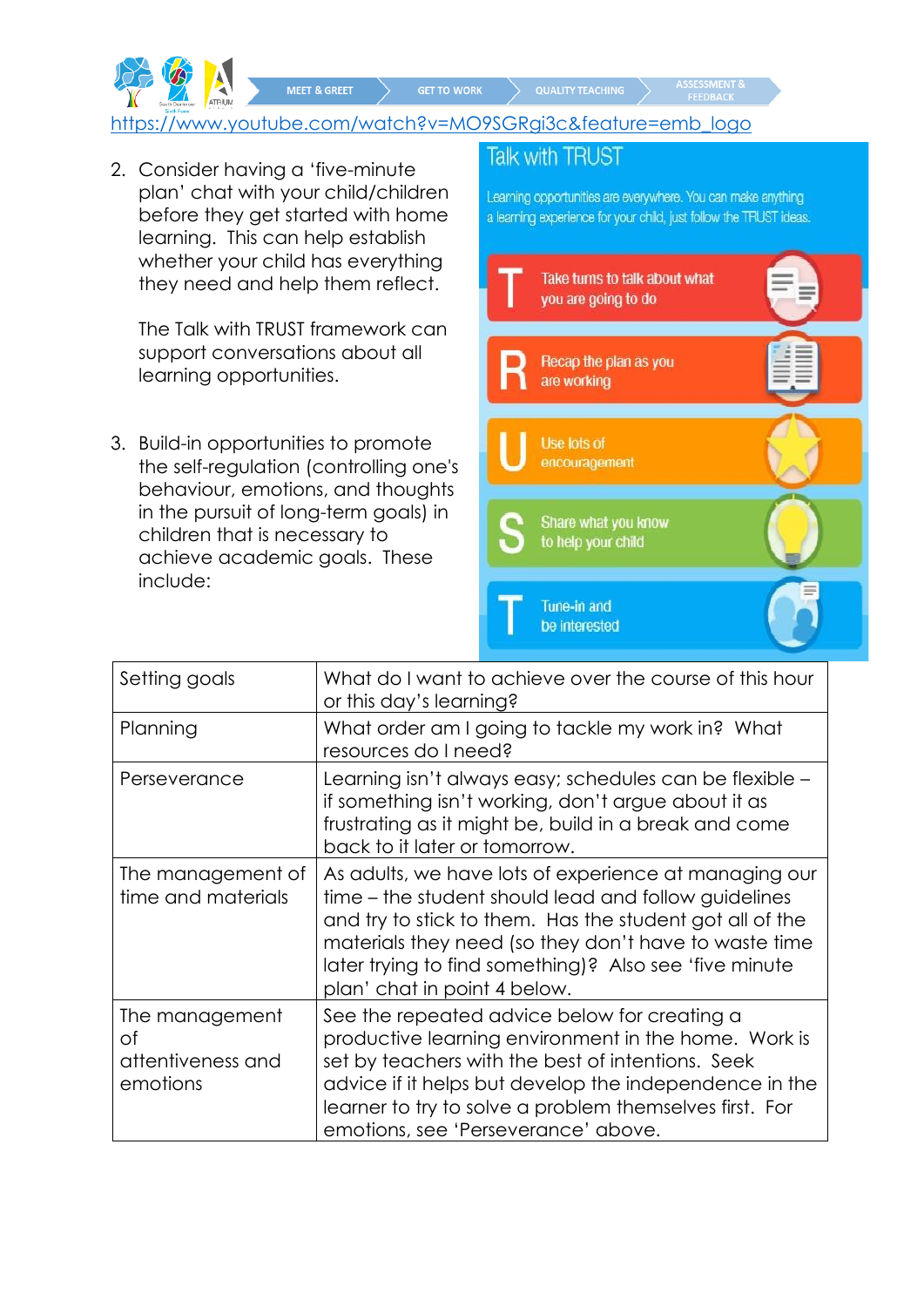

Top tips for creating a productive learning environment in the home

**GET TO WORK** 

Ensure all distractions are switched off or well out of reach – mobile phones should be switched off / on silent or placed in another room; the TV also shouldn't be on. Quiet, calm music in the background might provide a suitable backdrop to work being completed.

MEET & GREET

Provide a table or suitable flat surface and a chair for work to be completed on. Ensure that learners remain hydrated with water and are able to eat in line with a regular routine.

**QUALITY TEACHING** 

Conversation – during learning or once learning has taken place, talk about it – ask your child(ren) what they learned during their last hour or during the day – ask questions – you don't need to know the answers. If you have more than one child, get them doing this together – there is a lot to be said for peer supported learning!

*"What do you know now that you didn't when you started this task?" "Explain ……. to me" "Tell me about ……."* 

*"I can see that during term 1 in your CIO, you learnt about …… - what can you remember about it (you can also use the 'I can' statements in the selfassessment sections)".*



Don't do the work for them or give them the answers!

Learning can be frustrating at times and it can sometimes feel easier to just give a learner the answer. Don't! The brain needs to make connections itself rather than use the

connections that you have in your brain already.

Don't accept "I can't do it" or "I don't understand" for an answer but don't fall out over it either. Instead, model perseverance. Learning can be difficult, it shouldn't always be easy, but provided the task is appropriate and the information is provided or can be found (the internet is usually very helpful here), it is possible to complete tasks, check them, learn information and then return to the information later in order to revisit it (or revise).







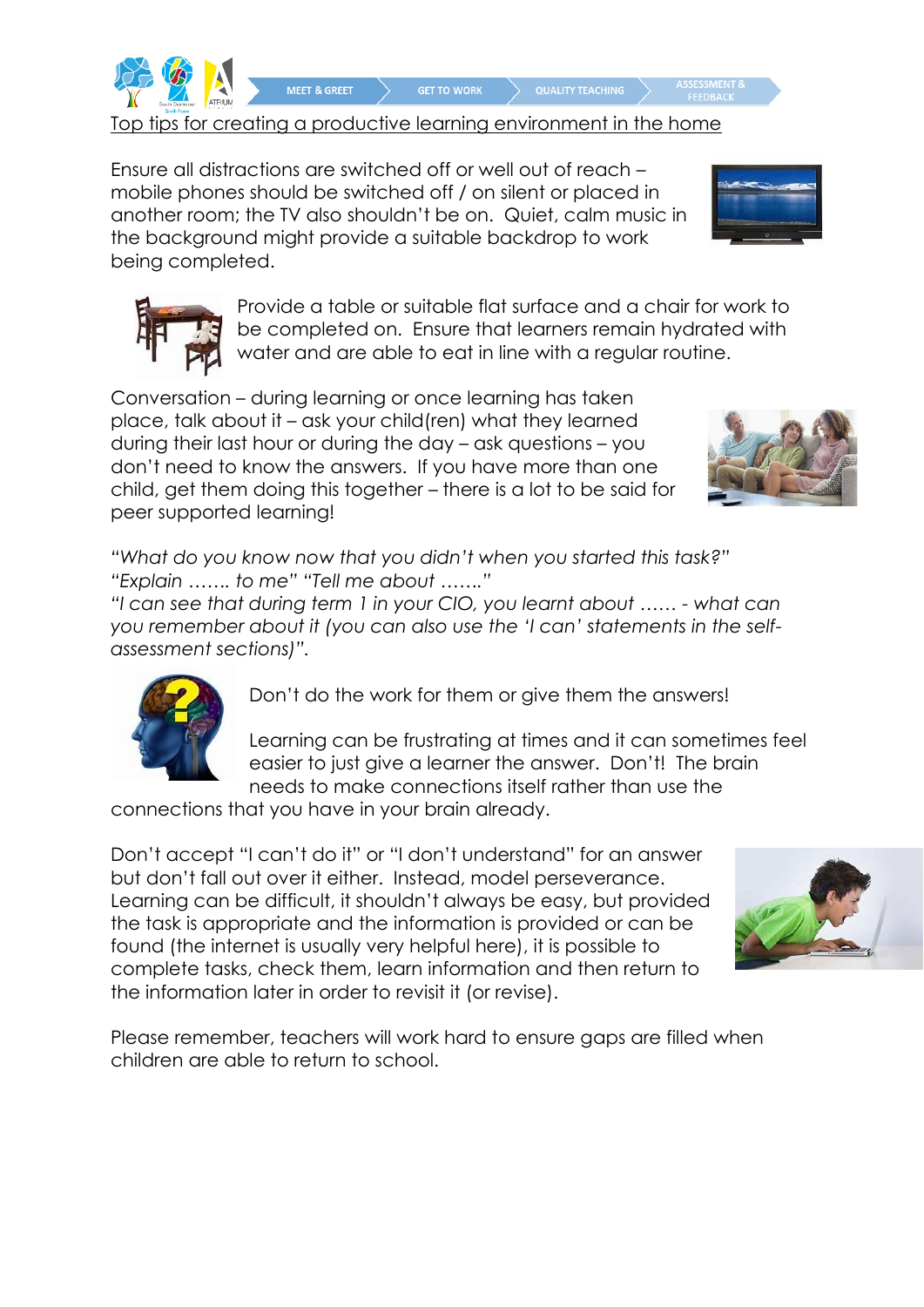

Shared reading is a great way to develop children's language and communication and to boost their reading skills. Regular reading routines can offer lots of opportunities for learning during school closures.



# How best to get more involved if you are keen and able to

For those of us that want to roll up our sleeves and are able to or want to get very involved with the learning process (again, you don't have to know the answers or the information being learnt yourself), provided this is well received by our children you may also consider the following tips useful: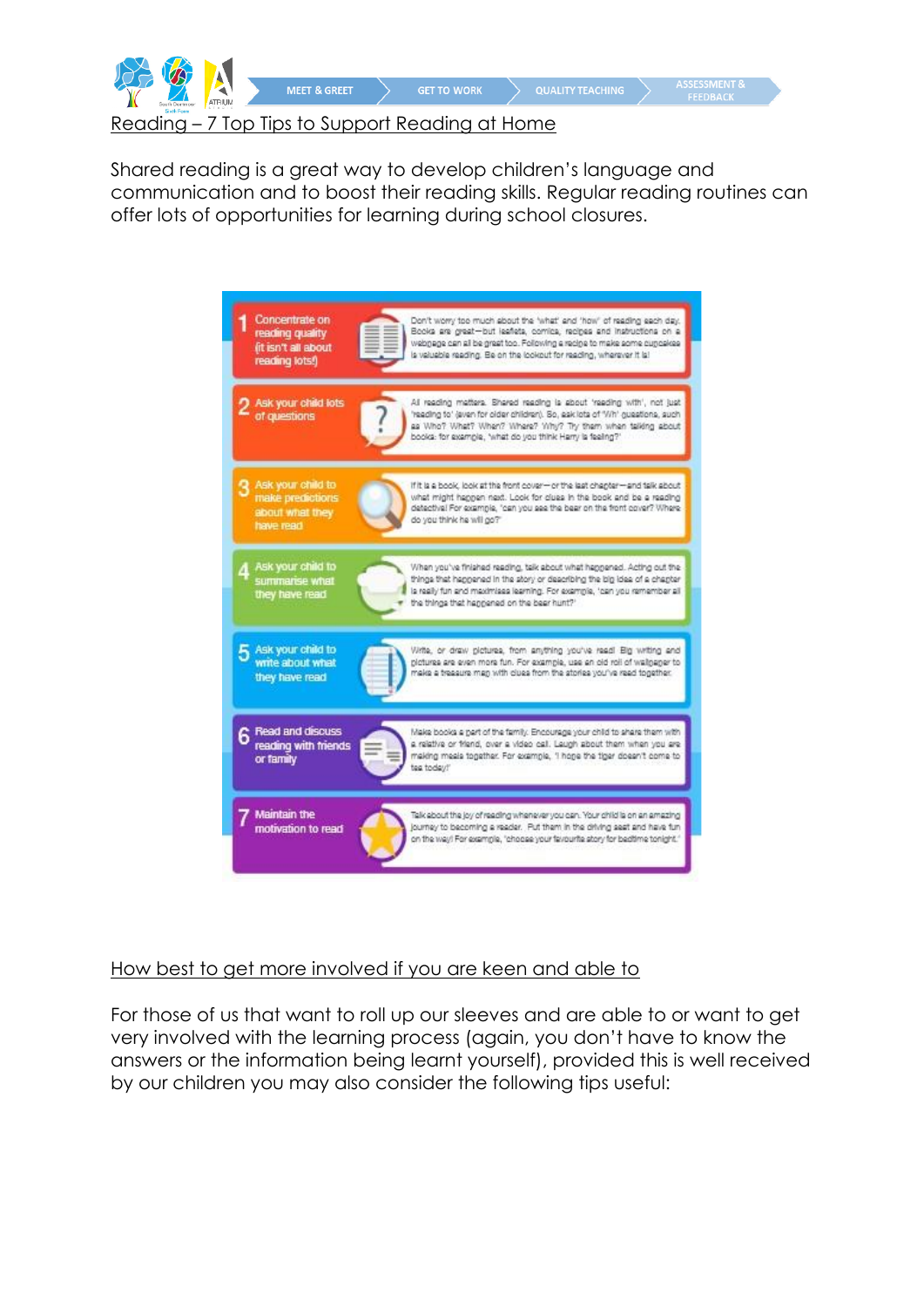

MEET & GREET

**GET TO WORK** 

**SCAFFOLDING** ... ■■■■ **BBB** .... ... ■ ■ ■

This short 2.5 minute video <https://www.youtube.com/watch?v=rVaRdV> explains the use of scaffolding to support the learning process. Scaffolding is most commonly associated with building but considered in the context of learning, it is a very useful tool. Scaffolding is structured assistance, or guidance, that help someone build confidence and push their limits to develop new skills and accomplish tasks. The scaffolding doesn't build the building, but it supports the process.

**QUALITY TEACHING** 

# **Using Quizzes and Flashcards for retrieval practice**

Retrieval practice is recalling previously learnt information. The act of retrieval helps us to remember. Quizzes are cues that support retrieval, but there are other ways to retrieve information that are not quizzing. It is retrieval – not just quizzing – which leads to long-term learning. Flashcards are a common factor in students' revision. Students should not just write everything on them and just reread them. The Leitner system to use flashcards is encouraged.



# **Concept mapping**

Concept maps are diagrams that map key ideas and their relationships. In creating concept maps without the material to hand, we are facilitating retrieval practice. There is evidence that concept-mapping helps to ensure material is remembered. In addition, concept mapping helps to identify the main concepts in a text/topic and identify the way they interact.

# **Free recall**

This is when we write down or talk about everything we can remember about a topic. Providing that this is then followed up with some form of checking, it's a simple way of encouraging retrieval practice. Curriculum Intent Organisers can support this process.<https://www.coombedean.co.uk/curriculum-intent/>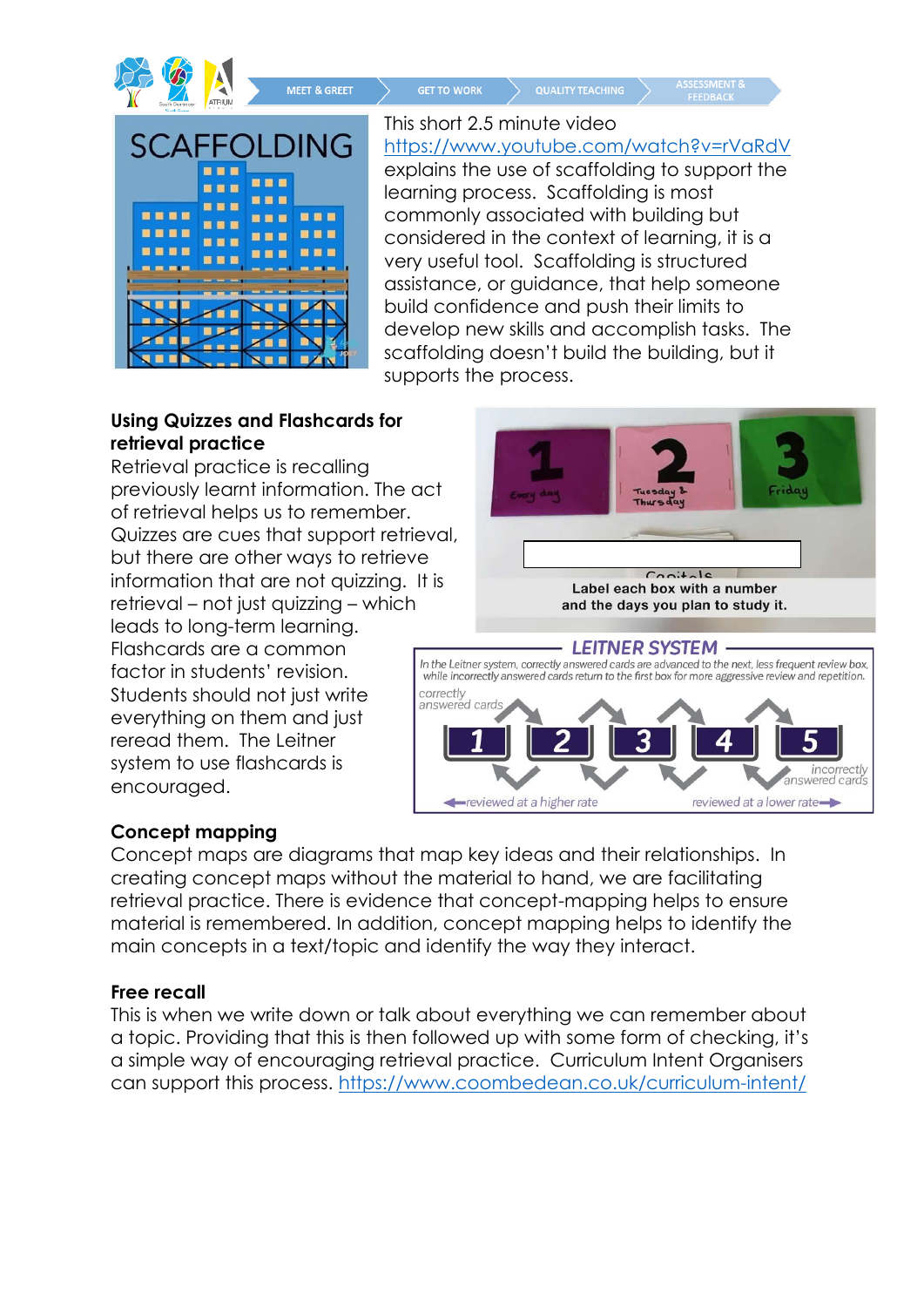

#### **Additional learning activities and resources that are available**

[https://educationendowmentfoundation.org.uk/public/files/Publications/Cov](https://educationendowmentfoundation.org.uk/public/files/Publications/Covid-19_Resources/Resources_for_parents/Supporting_home_learning_routines_-_Planning_the_day.pdf) [id-19\\_Resources/Resources\\_for\\_parents/Supporting\\_home\\_learning\\_routines\\_-](https://educationendowmentfoundation.org.uk/public/files/Publications/Covid-19_Resources/Resources_for_parents/Supporting_home_learning_routines_-_Planning_the_day.pdf) Planning the day.pdf

#### Supporting home learning routines Planning the day



Consistent routines are important for behaviour and wellbeing in school and our routines at home have changed significantly. Routines support<br>behaviour and you will be finding a new rhythm with your family. You could share their new routines

The importance of simple approaches as part of a regular routine is key recommendation 4 of the EEF's guidance report **Improving Behaviour in Schools** 

|           |                                                                                           | М | T | W | T | F |
|-----------|-------------------------------------------------------------------------------------------|---|---|---|---|---|
|           | I woke up at a good time.                                                                 |   |   |   |   |   |
|           | I did some exercise.                                                                      |   |   |   |   |   |
|           | I had regular meals and drank water.                                                      |   |   |   |   |   |
| ANIO MAZZ | I enjoyed some reading in a quiet space.                                                  |   |   |   |   |   |
|           | I practised a maths skill.                                                                |   |   |   |   |   |
|           | I completed some school work at my work space.<br>I chunked it so I had some breaks too.  |   |   |   |   |   |
|           | I talked to my family about my day and how I am feeling.<br>I asked them about their day. |   |   |   |   |   |
|           | I helped with a household job and talked to my family<br>while I did it.                  |   |   |   |   |   |
|           | I contacted my friends.                                                                   |   |   |   |   |   |
|           | I spent some time on my creative hobby.                                                   |   |   |   |   |   |
|           | My parent/carer told me what I did well.                                                  |   |   |   |   |   |
|           | My goal:                                                                                  |   |   |   |   |   |
|           | My goal:                                                                                  |   |   |   |   |   |
|           | $\blacksquare$                                                                            |   |   |   |   |   |
|           |                                                                                           |   |   |   |   |   |

#### **DfE Resources**

**[https://www.gov.uk/government/publications/coronavirus-covid-19-online](https://www.gov.uk/government/publications/coronavirus-covid-19-online-education-resources/coronavirus-covid-19-list-of-online-education-resources-for-home-education)[education-resources/coronavirus-covid-19-list-of-online-education](https://www.gov.uk/government/publications/coronavirus-covid-19-online-education-resources/coronavirus-covid-19-list-of-online-education-resources-for-home-education)[resources-for-home-education](https://www.gov.uk/government/publications/coronavirus-covid-19-online-education-resources/coronavirus-covid-19-list-of-online-education-resources-for-home-education)**